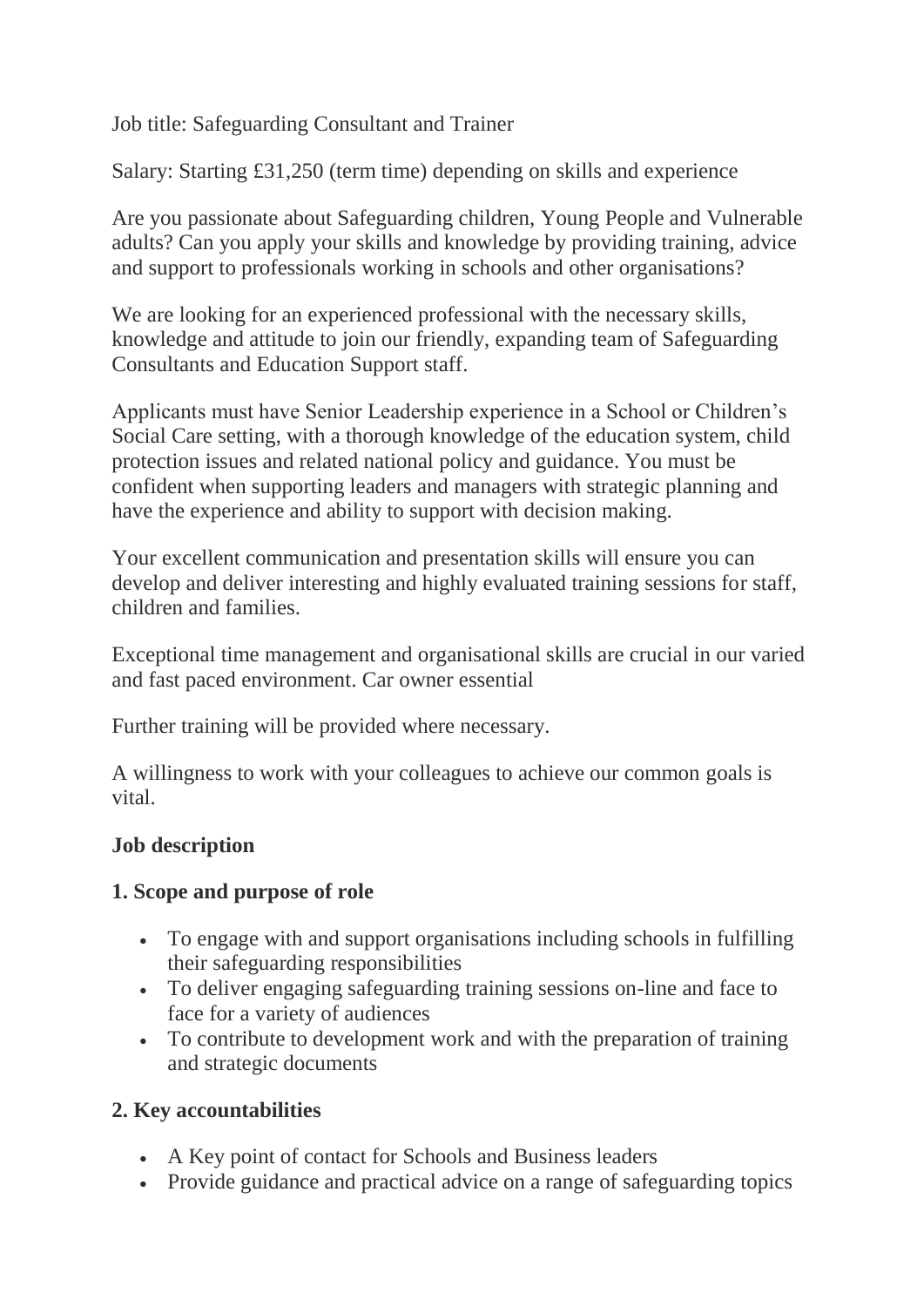- Develop and deliver high quality training sessions to a range of audiences
- Contribute to development work

## **3. General duties and Responsibilities**

- Prepare documentation to support with external accreditation of safeguarding training materials
- Create and update relevant policies and audits in relation to safeguarding
- Develop and deliver high quality training presentations, in person and online to a range of audiences
- To have a commitment to, and understanding of CES policies and procedures including equality and diversity, health and safety, security and the use of personal data.

## **Person specification - Essential**

#### **Education/Qualifications**

A range of qualifications may be appropriate to be appointed to the role e.g.

- Training/learning and development
- Teaching / Social Care qualification
- Oualified assessor qualification

**Experience** (relevant work and other)

- Knowledge and experience of Safeguarding agenda.
- Experience of working with competing priorities within defined timescales and to tight deadlines and meeting them.
- Taking responsibility for projects including creating and developing project plans, liaising with colleagues and partner organisations, attending and presenting at meetings, and coordinating and following up agreed actions.
- Experience in the development and delivery of high quality training courses.

## **Skills and ability**

- High level of written and verbal communication skills including knowledge of MS suite of Applications (Word, Excel, PowerPoint, MS Teams) in order to create high quality content.
- Knowledge of aspects of blended learning, eLearning and webinar delivery.